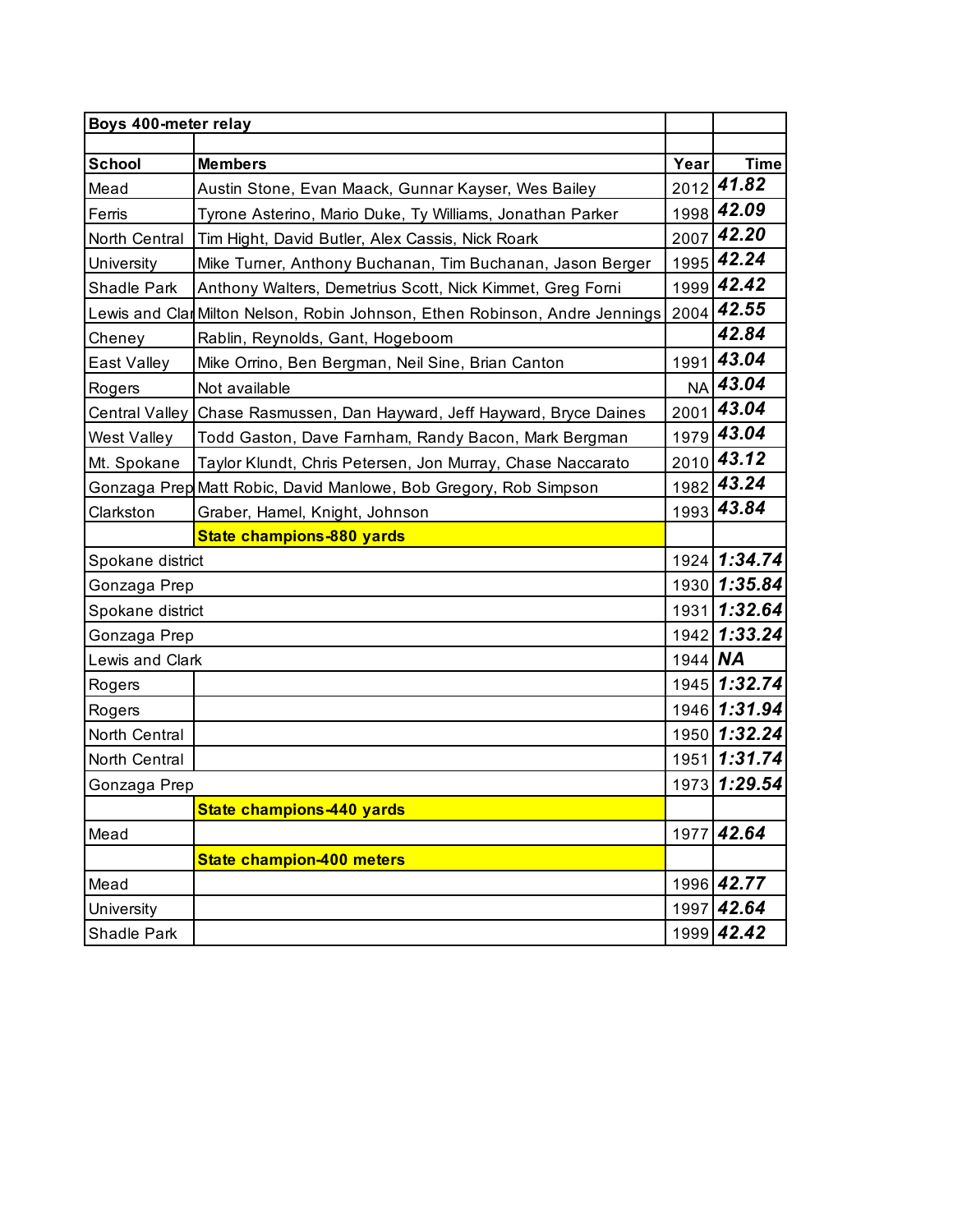| Girls 400-meter relay |                                                                                          |      |                             |
|-----------------------|------------------------------------------------------------------------------------------|------|-----------------------------|
|                       |                                                                                          |      |                             |
| <b>School</b>         | <b>Members</b>                                                                           | Year | <b>Time</b>                 |
|                       | Lewis and Clar Maya LeBar, Anna Rogers, Isabella Millsap, Emily Greene                   | 2017 | 47.75                       |
| University            | Heather Silvey, Adriene Wilson, Lora Auch, Katharine Hough                               |      | 1995 48.44                  |
|                       | Central Valley Madison Hovren, Katie Hawkins, Hannah Reiman, Kelsey Turnbow              |      | 2015 48.48                  |
| Rogers                | Keryn Shines, Kellie Gamby, Tina Braman, Tricia Matlock                                  |      | 1986 48.48                  |
| Mead                  | Kierstein Green, Tymen Grant, Alexa Banaugh, Jazmine Redmon                              |      | 2009 48.49                  |
| Mt. Spokane           | Katie Nilsson, Arizona Davis, Cheyanne Konrad, Ashlee Pederse                            |      | 2013 48.62                  |
| <b>Shadle Park</b>    | Amy Before, Brynn DeLong, Lexi Bishop, Jordan Carlson                                    | 2007 | 49.04                       |
| North Central         | Kara Egland, Katelyn Fiorillo, Maneshaia Bruton, Anna Walters                            |      | 2006 49.05                  |
| Ferris                | McKenna Cuther, Maegan McCurdy, Sydney Clements, Kylee Flower                            |      | 2015 49.07                  |
| Cheney                | Jones, Skillingstad, Assonken, Bakana                                                    |      | 2015 49.24                  |
| East Valley           | Lori Bourgeous, Angela Schearer, Katie Arnold, Ashley LaFayett                           | 2007 | 49.63                       |
| Clarkston             | Blankinship, Tucker, Hurbert, Gurgel                                                     |      | 1998 49.64                  |
| West Valley           | Jenny Lebsack, Shawn Lydon, Cindy Simpson, Ruth Gerber                                   |      | 1995 49.72                  |
|                       | Gonzaga Prep Jessica Bennett, Kayla Leland, Hannah Smith, Maddie Weiler                  | 2011 | 50.42                       |
|                       | <b>State champions</b>                                                                   |      |                             |
| University            | Heather Silvey, Adriene Wilson, Lora Auch, Katharine Hough                               |      | 1995 48.48                  |
| Mead                  | Autumn Wood, Abby Hornstein, Emily Williams, Jen Dunford                                 |      | 1996 48.72                  |
|                       | Lewis and Clar Olivia Ellis, Grace Ellis, Isabella Millsap, Maya LeBar                   |      | 2015 48.53                  |
|                       |                                                                                          |      |                             |
| Girls 800-meter relay |                                                                                          |      |                             |
|                       |                                                                                          |      |                             |
| <b>School</b>         | <b>Members</b><br>Lewis and Clar Maya LeBar, Anna Rogers, Isabella Millsap, Olivia Ellis | Year | <b>Time</b><br>2015 1:39.97 |
|                       | Central Valley Brielle Crump, Katie Hawkins, Kelsey Turnbow, Anna Fomin                  | 2015 | 1:41.95                     |
|                       |                                                                                          | 2014 | 1:42.25                     |
| Mt. Spokane           | Katie Nilsson, Ciara Bland, Cheyenne Konrad, Ashlee Pedersen                             |      | 1986 1:42.28                |
| Roger                 | Keryn Shines, Kellie Gamby, Tina Braman, Tricia Matlock                                  |      |                             |
| Mead                  | Andrea Silver, Taylor Cook, Jazmine Redmon, Amanda Dahlstron                             |      | 2007 1:42.85                |
| University            | Katharine Hough, Heather Silvey, Lora Auch, Adriene Wilson                               |      | 1995 1:42.95                |
| Shadle Park           | Brynn DeLong, Morgan Guske, Brianne Brown, Jordan Carlson                                |      | 2006 1:43.40                |
| Cheney                | St. John, Fletcher, Brash, Armstead                                                      | 1982 | 1:44.04                     |
| North Central         | Nicole Bostic, Jennifer Kennedy, Dani Reid, Nicole Brown                                 |      | 2000 1:44.08                |
| Ferris                | Kaliyah Wozny, Liza Davis, Megan Floyd, Lexi Caniglia                                    | 2017 | 1:44.76                     |
| West Valley           | Lisa Taplett, Julie Rowse, Amy Larson, Debbie Haag                                       | 1983 | 1:45.24                     |
| East Valley           | Arnold, Eleaya Schuerch, Williamson, Bendio                                              |      | 2005 1:45.8                 |
| Clarkston             | Blankinship, Tucker, Hurbert, Gurgel                                                     | 1998 | 1:45.55                     |
|                       | Gonzaga Prep Theresa Hailey, Danielle Byrne, Mariah Knopp, Corrina O'Brien               | 2006 | 1:46.11                     |
|                       | <b>State champions</b>                                                                   |      |                             |
| Cheney                | Armstead, Brash, Fletcher, St. John                                                      |      | 1982 1:44.04                |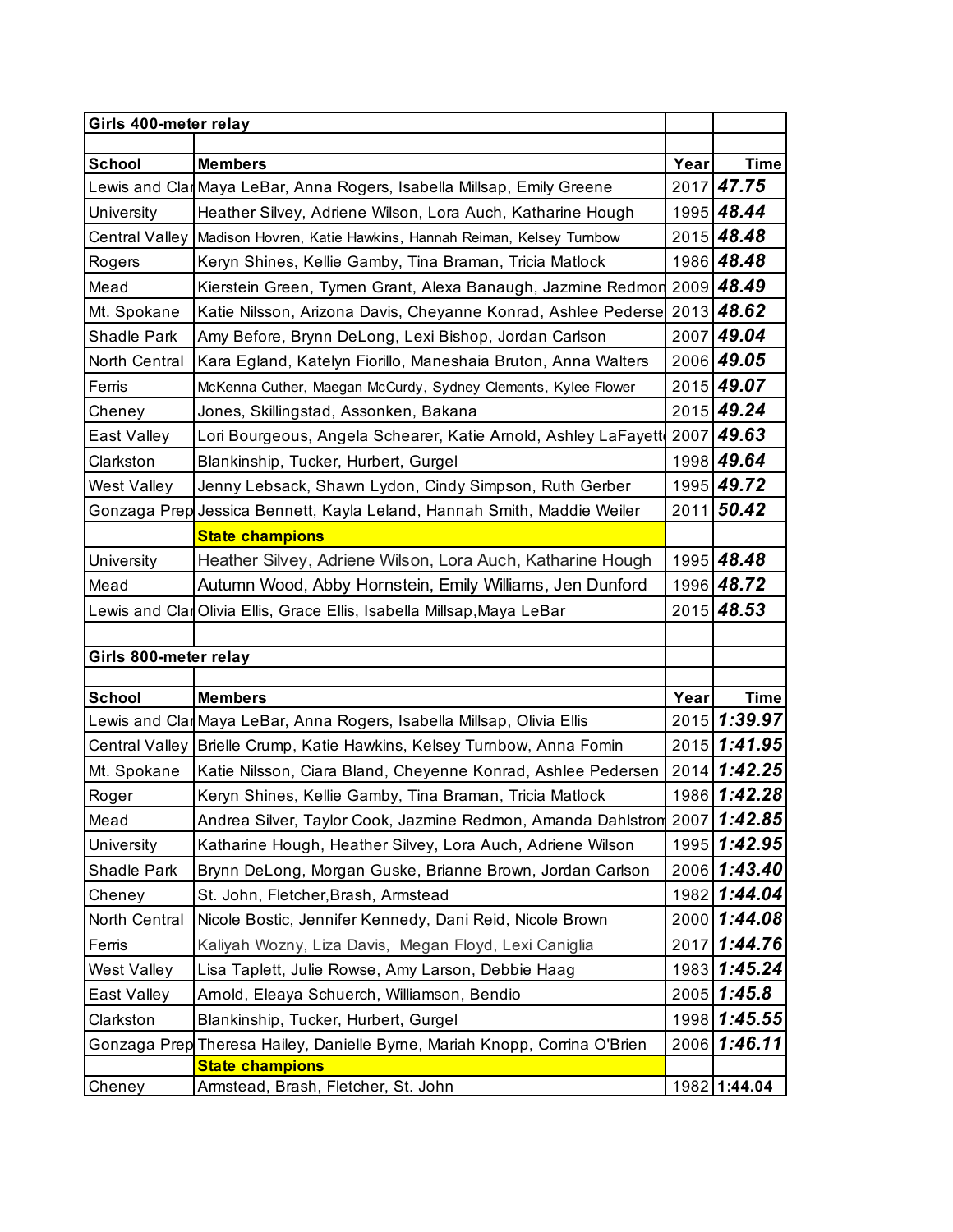|             | Lewis and ClarMcLain, Kodis, Peterson, Lester                          | 1984 1:45.94 |
|-------------|------------------------------------------------------------------------|--------------|
| Mead        | Jen Dunford, Emily Williams, Abby Hornstein, Autumn Wood               | 1996 1:44.21 |
| Mt. Spokane | Katie Nillson, Ciara Bland, Cheyanne Conrad, Ashlee Pederson           | 2014 1:42.25 |
|             | Lewis and Clar Maya LeBar, Anna Rogers, Isabella Millsap, Olivia Ellis | 2015 1:40.95 |
|             | Lewis and ClarOliviya Jones, Ysabella Panzeri, Anna Rogers, Maya LeBar | 2018 1:40.34 |
|             |                                                                        |              |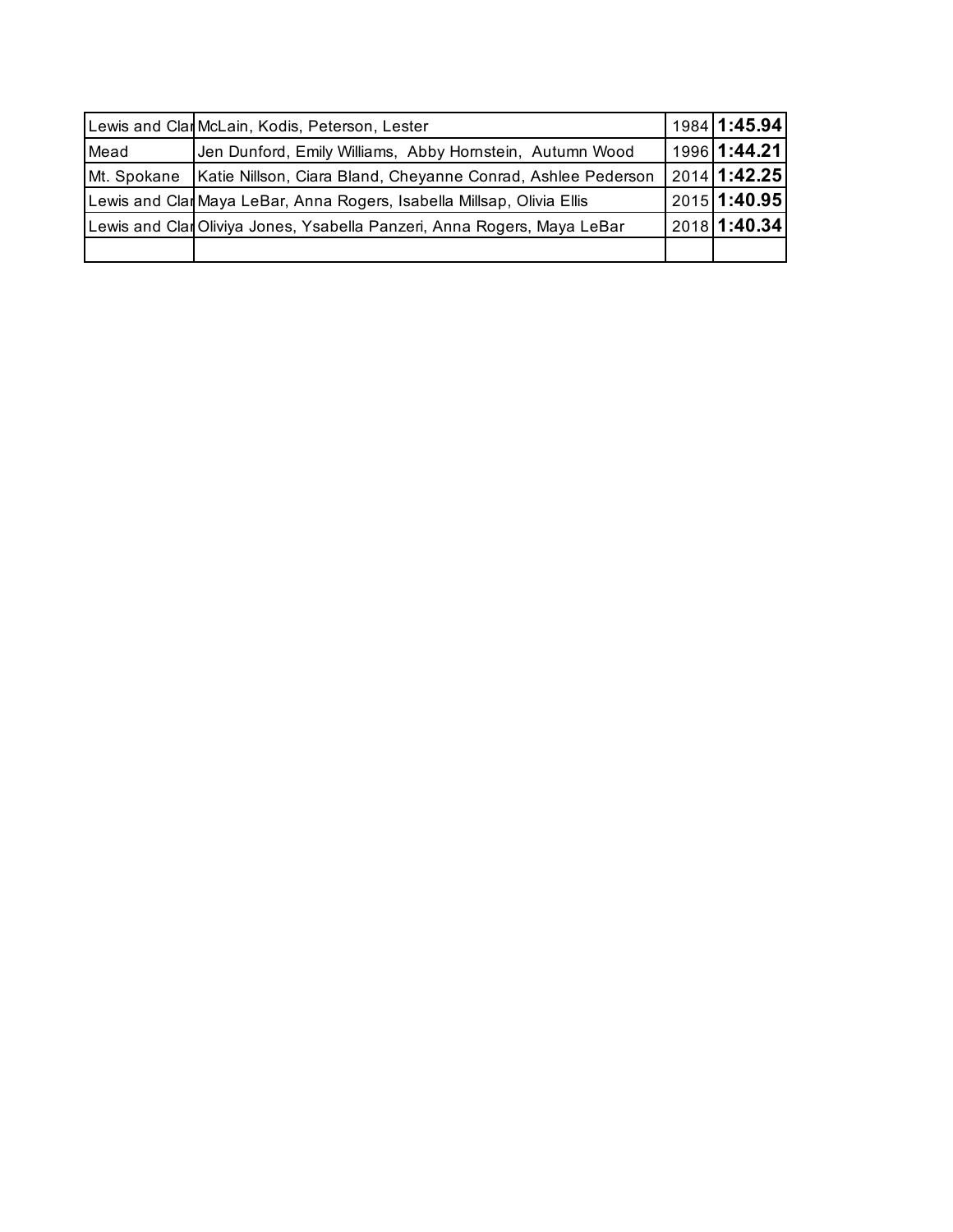| Boys 1,600-meter relay |                                                                       |      |              |
|------------------------|-----------------------------------------------------------------------|------|--------------|
|                        |                                                                       |      |              |
| <b>School</b>          | <b>Members</b>                                                        | Year | <b>Time</b>  |
| Shadle Park            | Alex Moon, Nick Kimmet, Cody Storms, Demetrius Scott                  |      | 2000 3:17.69 |
| Mead                   | Brett Barrett, Jared Senn, Ken Hungerford, Pat Prince                 |      | 1986 3:18.14 |
|                        | Gonzaga Prep Bradd Cossette, Tim Giesa, Dale Mann, Mike Ingrham       |      | 1973 3:18.64 |
|                        | Lewis and Clar Shannon Moore, Larry Quantance, Wayne Rall, Phil Brown |      | 1965 3:19.24 |
| Rogers                 | Not available                                                         |      | NA 3:19.44   |
| <b>Central Valley</b>  | James Theodorson, Danny Groby, Michael Williams, Brad Whitley         |      | 2008 3:20.45 |
| Mt Spokane             | Craig Runge, Ryan Gockley, Kainoa Figueira, Spencer Barrera           |      | 2019 3:20.98 |
| Cheney                 | McKee, Gardea, Johnsson, Gural                                        |      | 3:21.14      |
| East Valley            | Tim Armstrong, Sam Hale, McKay Clarkson, Case Parker                  | 2007 | 3:21.32      |
| University             | Jason Berger, Paul Salcido, Jake Roberts, Tim Buchanan                | 1997 | 3:21.44      |
| Ferris                 | Larry Goncalves, Carlos Galland, Brian Talbott, Harvey Cobbs          | 1987 | 3:21.54      |
| North Central          | Jake Hoffman, Keith Williams, David Blue, Quinn Zerba                 |      | 2013 3:22.47 |
| West Valley            | Tim McMahan, Ron Allen, Sandy Riggs, Jeff Carr                        | 1977 | 3:22.84      |
| Clarkston              | Craber, Spooner, Hamel, Baerlocher                                    |      | 1993 3:24.84 |
|                        | State champions-mile relay                                            |      |              |
| Gonzaga Prep           |                                                                       |      | 1973 3:19.74 |
| Lewis and Clark        |                                                                       | 1961 | 3:27.14      |
|                        | State champions-1,600 relay                                           |      |              |
| Cheney                 | McKee, Gardea, Johnson, Gural                                         |      | 1992 3:21.06 |
|                        | Lewis and Clar Dave Roe, Jake Whipple, Ryan Karrer, Brad Bauer        |      | 1993 3:19.90 |
| Cheney                 | White, Dotson, Johnson, Gardea                                        |      | 1993 3:23.13 |
| Shadle Park            |                                                                       |      | 1999 3:20.80 |
| <b>East Valley</b>     | Sam Hale, Keith Holt, Matt Tonani, Anthony Laborin                    |      | 2005 3:23.53 |
| Central Valley         | James Theodorson, Danny Groby, Michael Williams, Brad Whitley         |      | 2008 3:20.45 |
| Mt. Spokane            | Chase Naccarato, Jack Cerenzia, Chris Nickeson, Jason Nokes           |      | 2009 3:21.76 |
| Cheney                 | Isaac Dunn, Carson Brown, Kevin Houndonougbo, Charles Johnson         |      | 2017 3:25.08 |
| Mt Spokane             | Craig Runge, Ryan Gockley, Kainoa Figueira, Spencer Barrera           |      | 2019 3:20.98 |